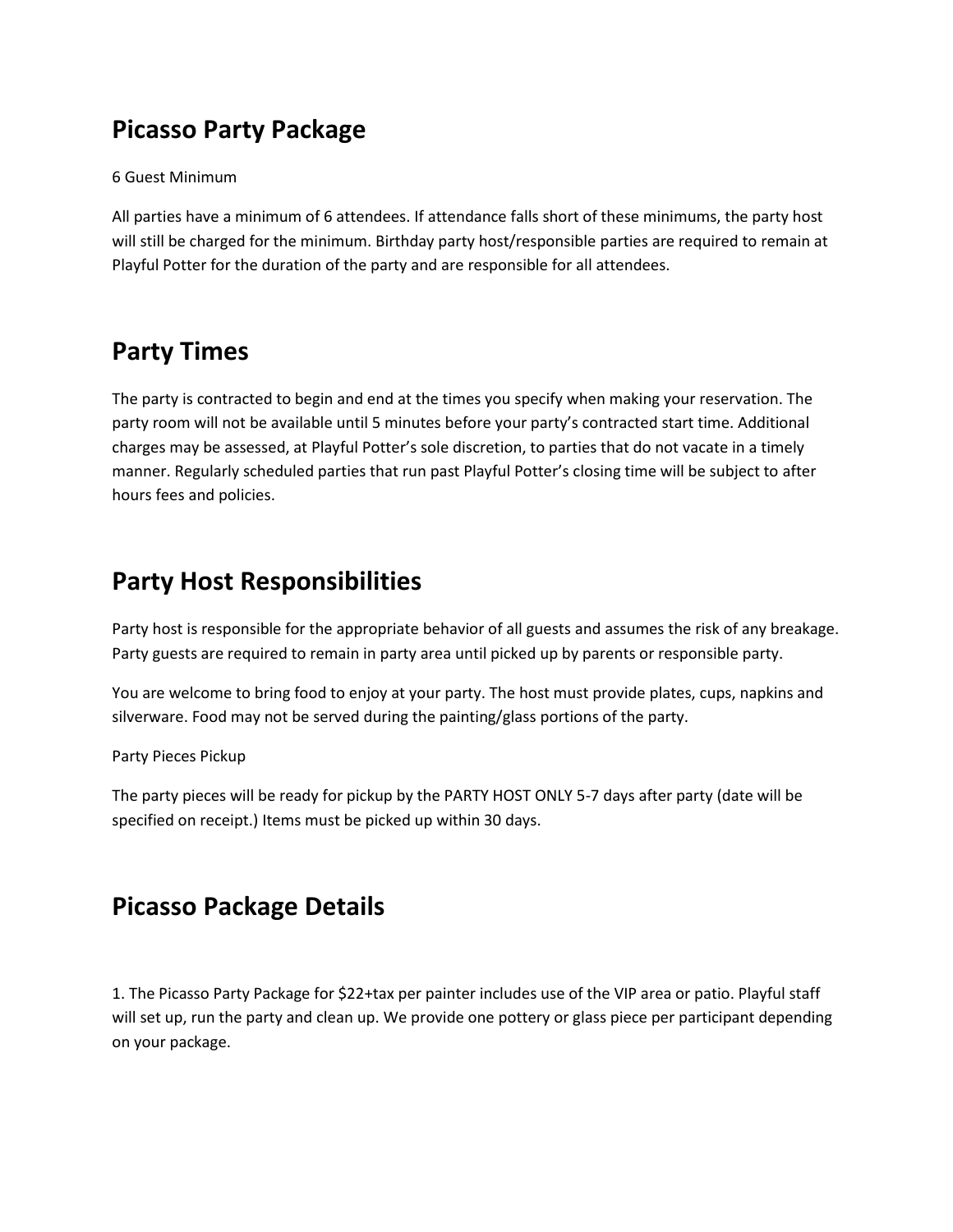2. Our commemorative handprint plate featuring the handprint of the guest of honor and the fingerprints of all the guests is included.

## **Sending Invitations**

1. We recommend that you send your invitations at least 2 weeks prior to your party.

2. Party hosts are encouraged to include the following information on their invitations:

‐ Party Date - RSVP Date (3-4 days before your party is recommended)

‐ Begin Time and End Time - Your phone # and/or email for guests to RSVP

‐ Our address, phone number & website (directions are available at www.playfulpotter.com)

‐ The following statement: "Parents should plan to drop off party guests at (insert party begin time) and pick them up at (insert party end time)."

3. To make it easy, we have printable invitations available on our website that includes all information and a map to the studio.

### **What to Expect When You Arrive:**

1. The VIP area or patio will be set for the number of painters you have RSVP'd as your final count.

2. The party will be 2 hours for the Picasso Package with activities in the following order: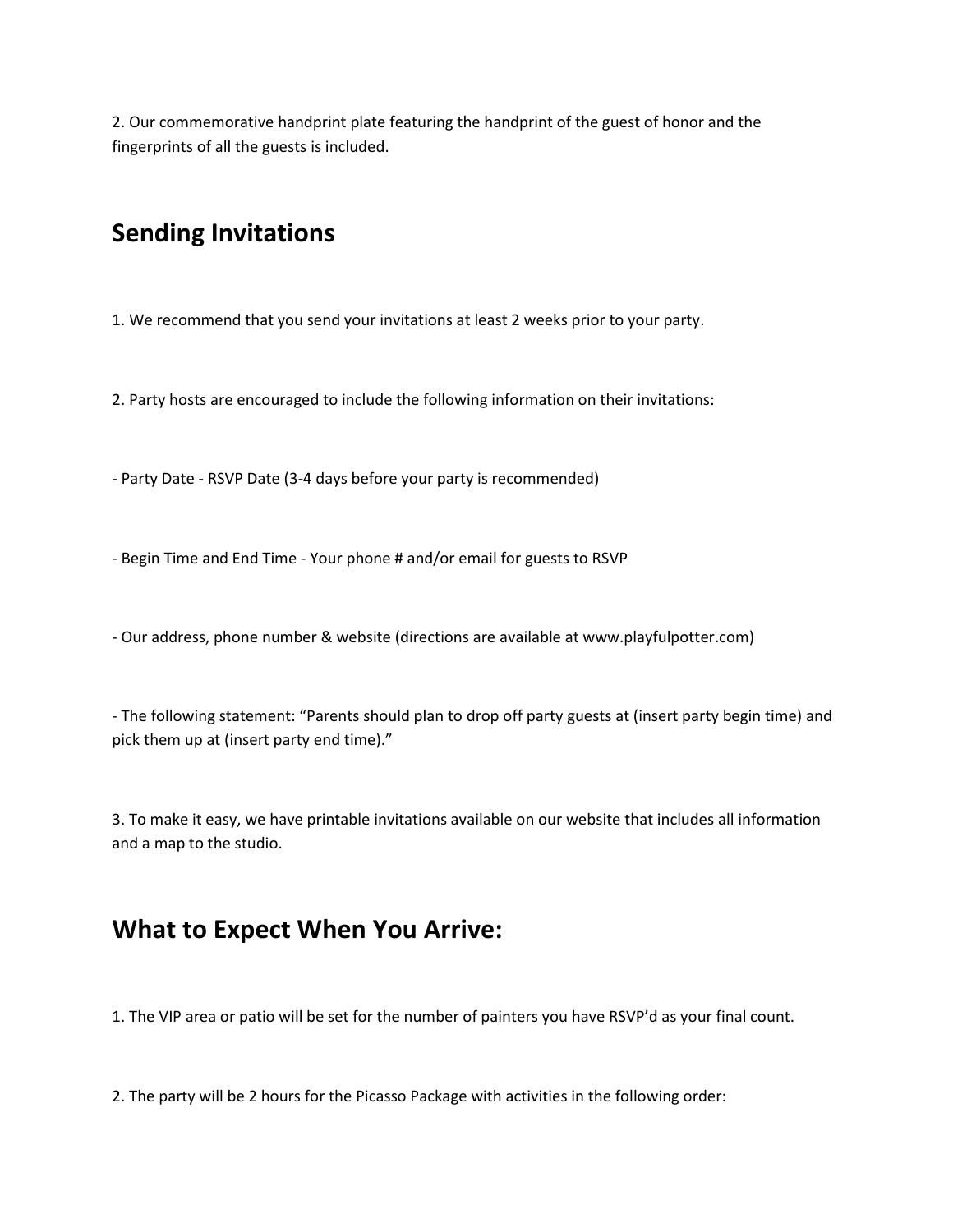‐ Guests choose their items as they arrive from the party package you have selected;

- ‐ Painting instructions are given and items are passed out;
- ‐ Guests have a GREAT time painting for about the first half or a little over…it'll probably be the quietest party you've ever been to as they concentrate!
- ‐ Lastly, we clean up all of the mess for you!!

3. We recommend that you arrive only about 5 minutes prior to your party time. Parties are scheduled with 15 minutes in between which will allow us to clean up and reset. Arriving more than 5 minutes before your party time may mean that the room will not be immediately available. Plus….in our experience, those little birthday kids get awfully anxious if they have to wait too long before their friends arrive.

Some helpful items to remember:

If you wish to serve pizza or another snack at your party, food will be served after painting projects have been completed and the tables cleaned up. Painting and eating may not be done at the same time.

We provide everything that you should need...but don't forget your camera! These are memories you're sure to treasure!!!!

## **Privacy, Security and Refunds**

### PRIVACY POLICY:

We respect and are committed to protecting your privacy. We may collect personally identifiable information when you visit our site. We also automatically receive and record information on our server logs from your browser including your IP address, cookie information and the page(s) you visited. We will not sell your personally identifiable information to anyone.

### SECURITY POLICY

Your payment and personal information is always safe. Our Secure Sockets Layer (SSL) software is the industry standard and among the best software available today for secure commerce transactions. It encrypts all of your personal information, including credit card number, name, and address, so that it cannot be read over the internet.

#### REFUND POLICY

A deposit is required to hold all reservations. Your deposit is applied toward total due and deducted on the day of the event or class. You will be responsible for payment of all remaining charges on the day of